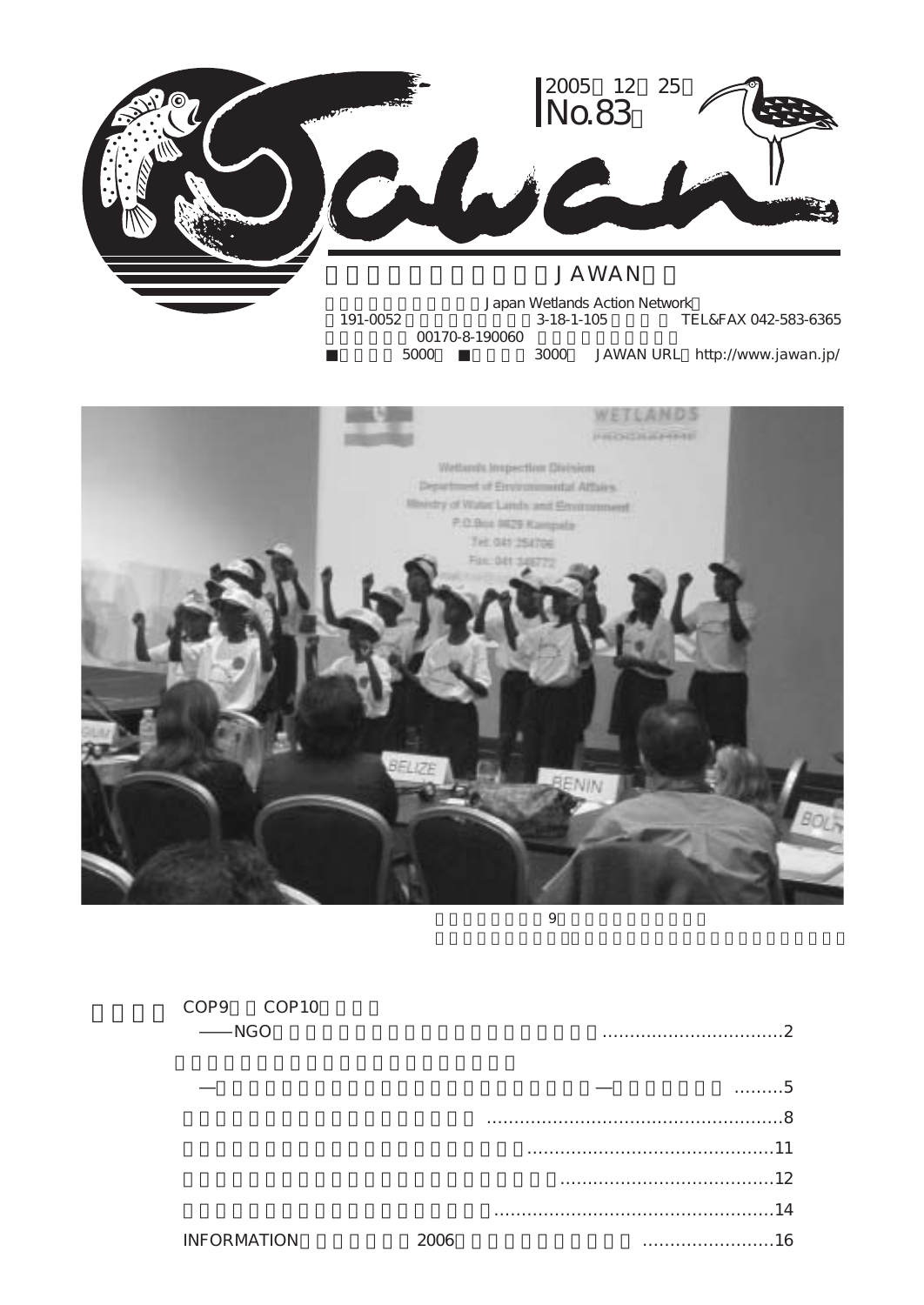## COP9 COP10 NGO

|                       |              |      |             |                             | JA WA N | <b>JAWAN</b> |      |                  |
|-----------------------|--------------|------|-------------|-----------------------------|---------|--------------|------|------------------|
| JA WA N               | 2005         | 11 8 |             | 15                          |         | NGO KFEM     |      |                  |
| $\mathbf 9$           |              |      | COP9        |                             |         |              |      |                  |
| $\mathbf 5$           |              |      |             |                             |         |              | COP9 |                  |
| <b>JAWAN</b><br>COP10 |              |      | ${\rm NGO}$ | http://www.jawan.jp<br>COP9 |         | COP9         |      |                  |
|                       |              |      |             |                             |         |              | COP8 | COP <sub>7</sub> |
| COP9                  |              |      |             |                             |         |              |      | COP              |
| $11\,$                | COP9         | 20   | 22          | COP7                        |         |              |      | <b>JAWAN</b>     |
| $33\,$                | COP 8        |      | 13          | COP <sub>9</sub>            |         |              |      |                  |
|                       | $11\quad 10$ |      |             |                             | COP9    |              |      |                  |
| 20                    |              |      |             |                             |         |              |      |                  |



COP9 JAWAN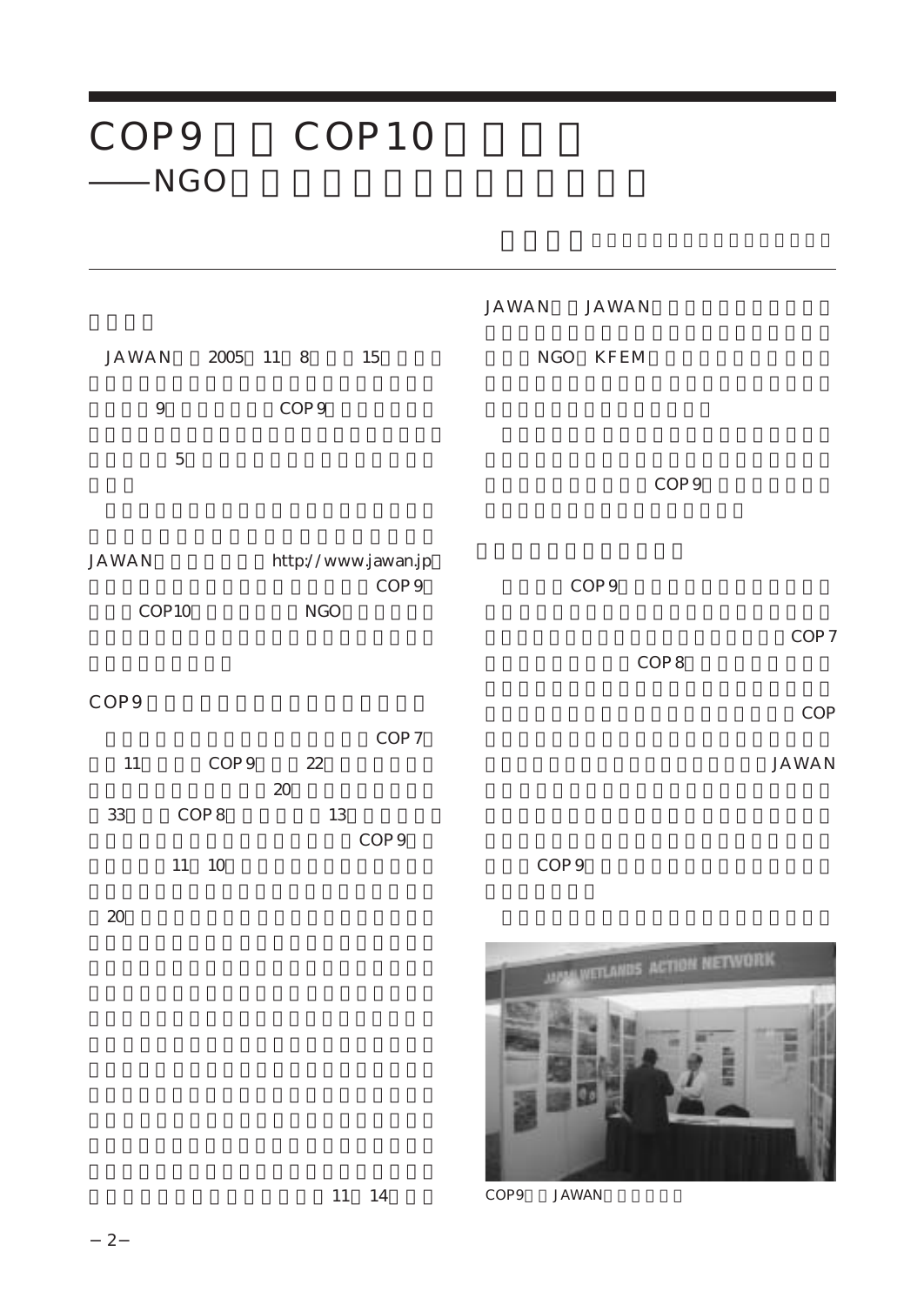

COP10 NGO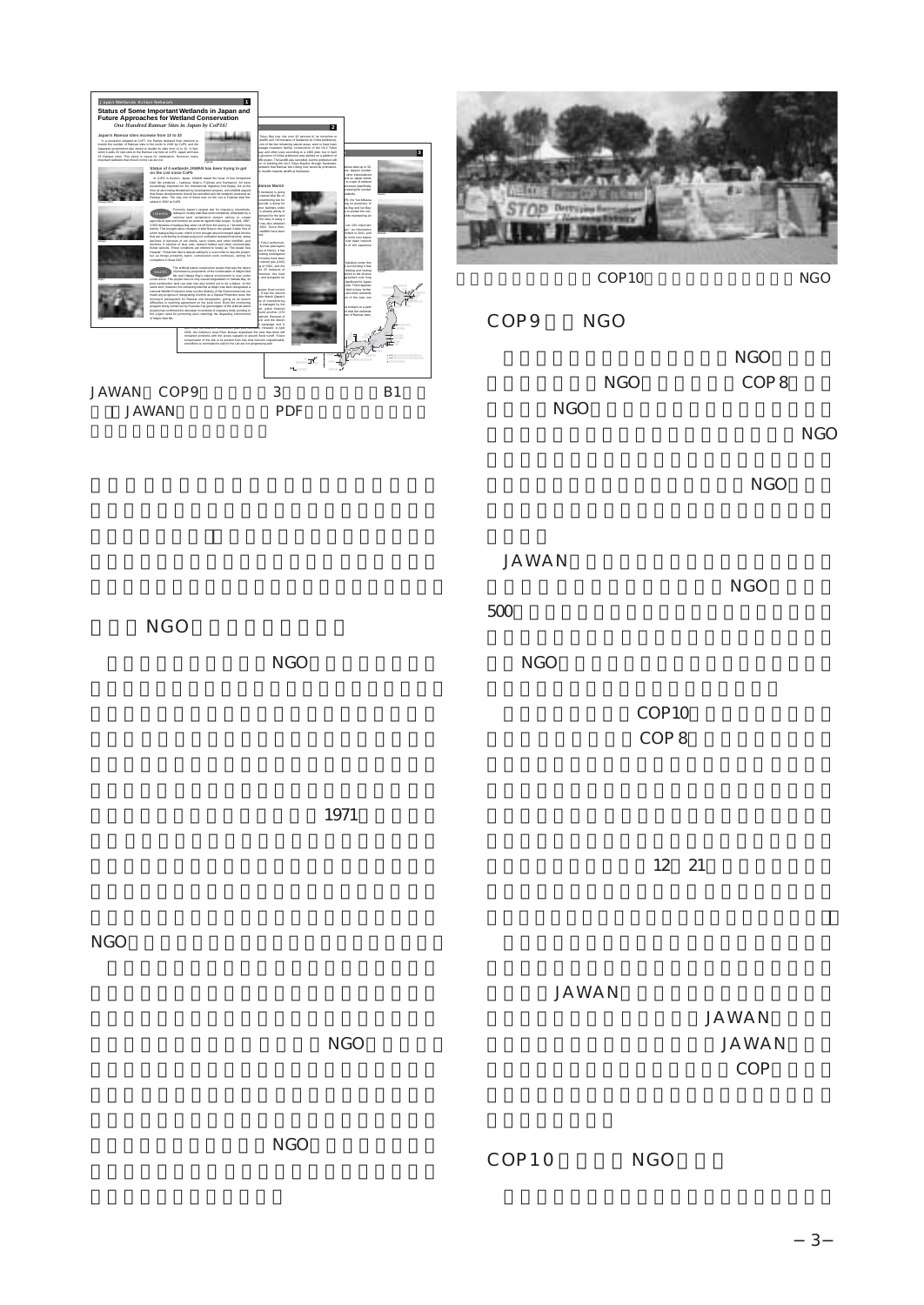COP8

COP16

JAWAN

| COP <sub>9</sub> |             |             | ${\rm NGO}$ | <b>NGO</b> |       |     |                  |
|------------------|-------------|-------------|-------------|------------|-------|-----|------------------|
| 2008             | ${\rm NGO}$ |             |             | COP10      |       |     |                  |
|                  |             | COP1O       | 15          |            |       |     |                  |
|                  |             | ${\rm NGO}$ |             |            |       | 100 | C<br>JA WA!      |
|                  |             |             |             |            | COP10 |     | COP <sub>9</sub> |

| NGO | NGO        | 3 |        |
|-----|------------|---|--------|
|     | <b>NGO</b> |   | ↷<br>◡ |

## JAWAN

NGO

COP10

COP<sub>9</sub> JAWAN 82 51 39 2750  $2$  $\sim$  2  $\sim$  2  $\overline{2}$ NPO  $\mathbb{Z}$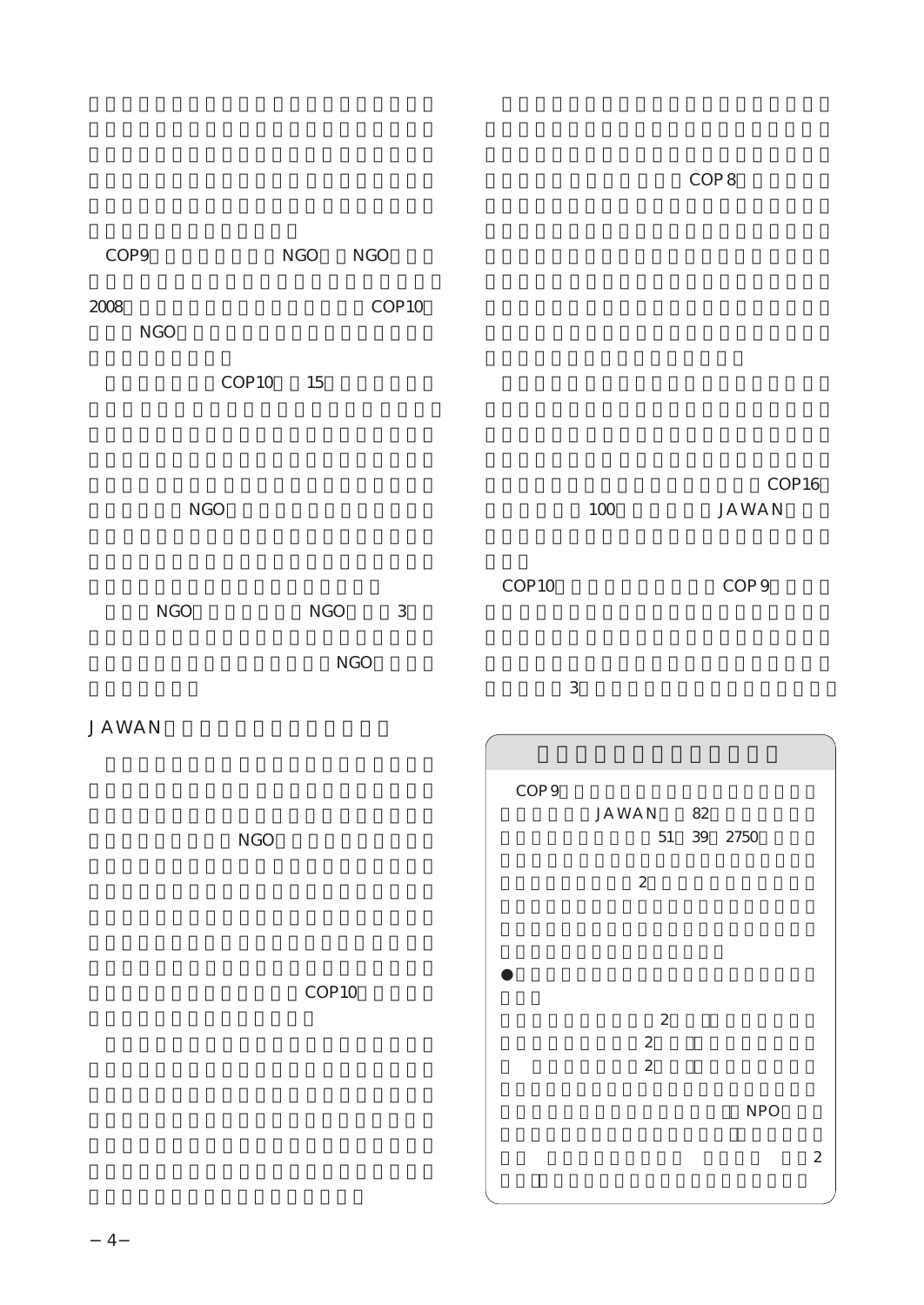





















.<br>⊄म#क

|東西状線

ăI

、<br>エルリント 横

住言主义

-5-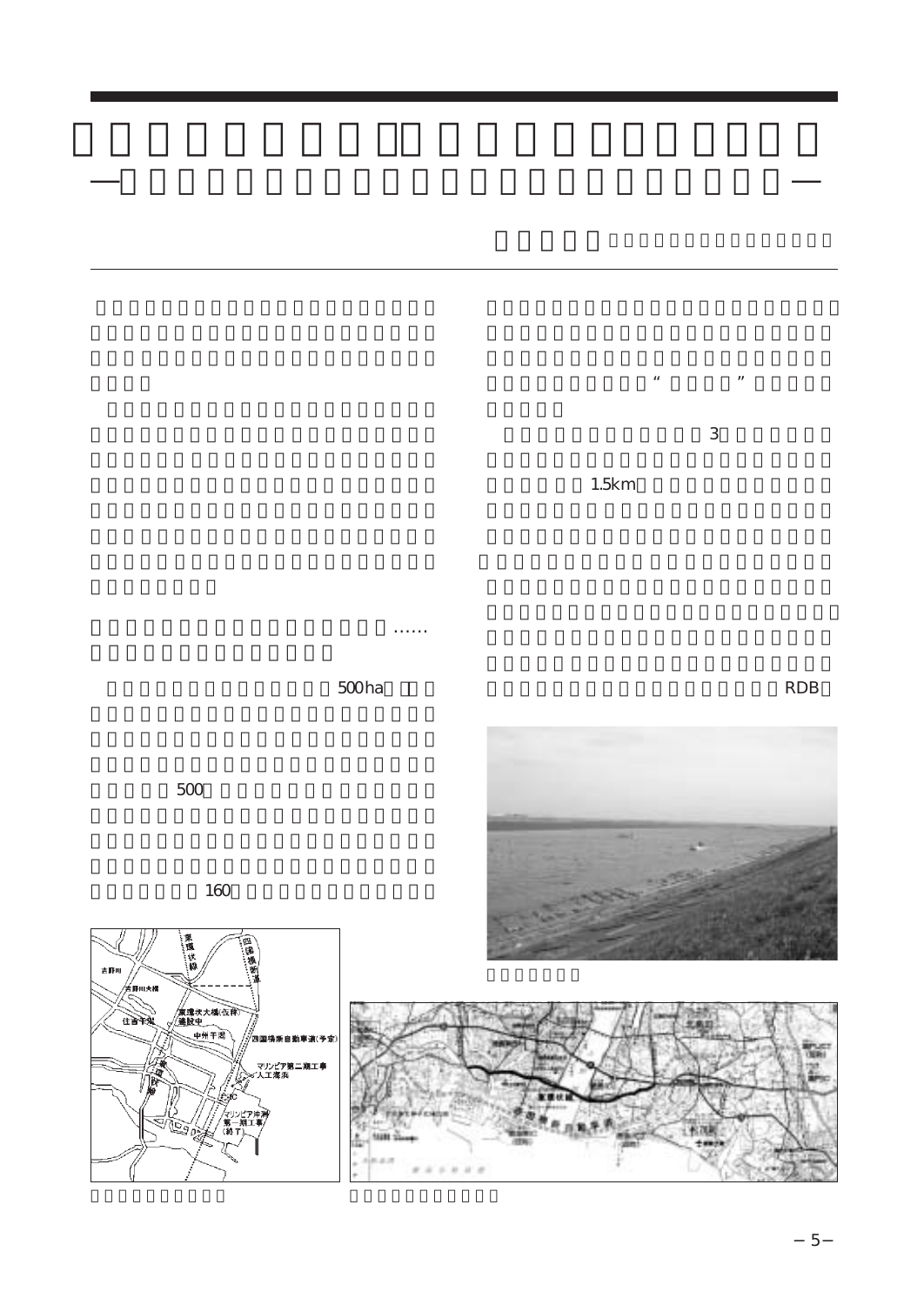



 $2 \t2$ 

緊急問題!! 四国横断自動車道の

 $10 \quad 1$ 

2003 8

る。今後3、4ヶ月の間で検討されることとなっ

2003 12

 $3<sub>h</sub>$ 

 $1300$ 

1603

-6-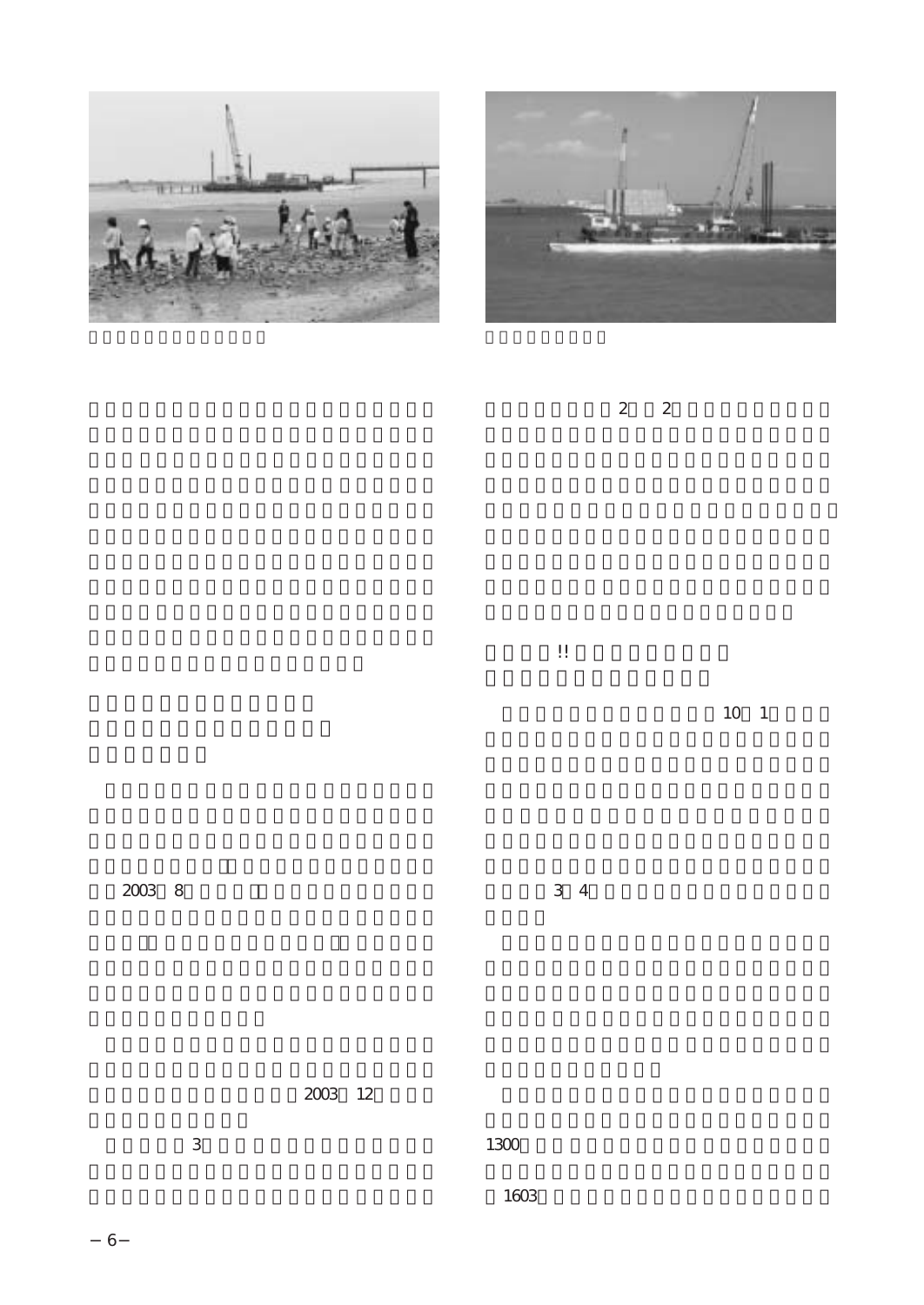

 $\alpha$ 



の渚に高速道路はいらない"運動を広げるこ

 $2 \angle$ 

 $3 \text{ }$ 

 $4\overline{ }$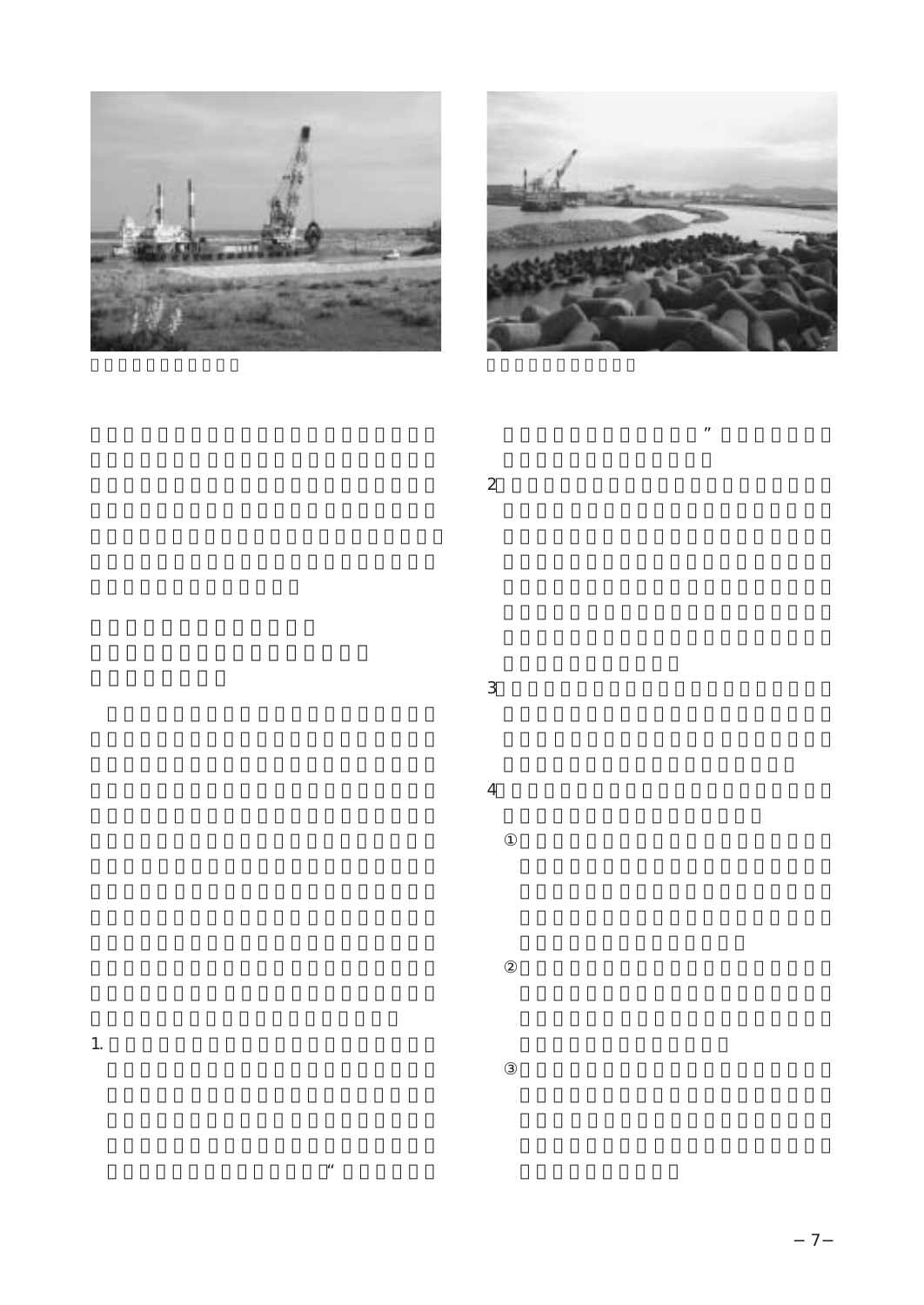$20019$ 101  $2001$  $9$  $2002$ 1  $\sim$  $2$ 2004 12  $4$ 10 7



 $2004 \quad 1$ 

**JAWAN**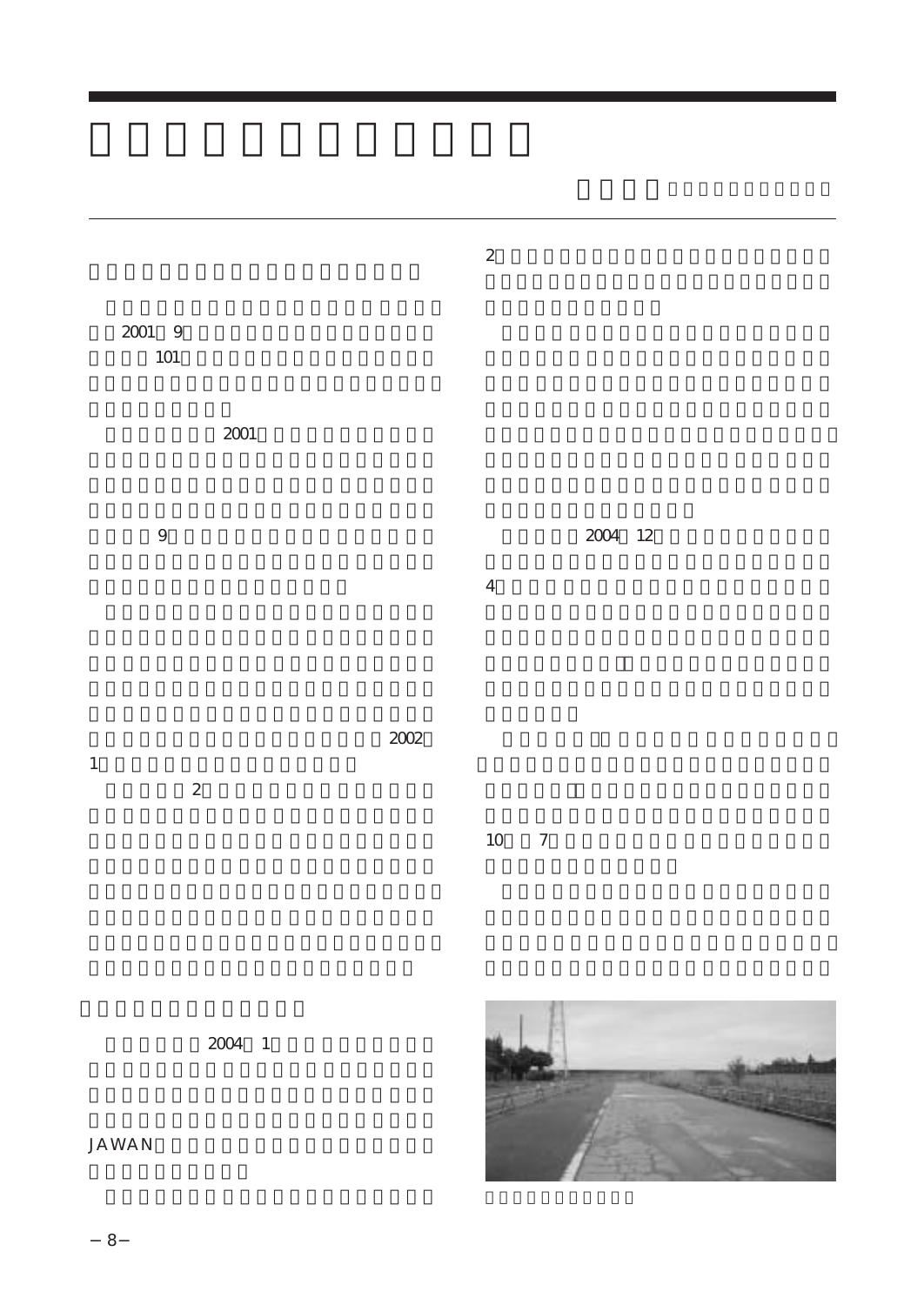

 $12$ 

 $6\,$ 











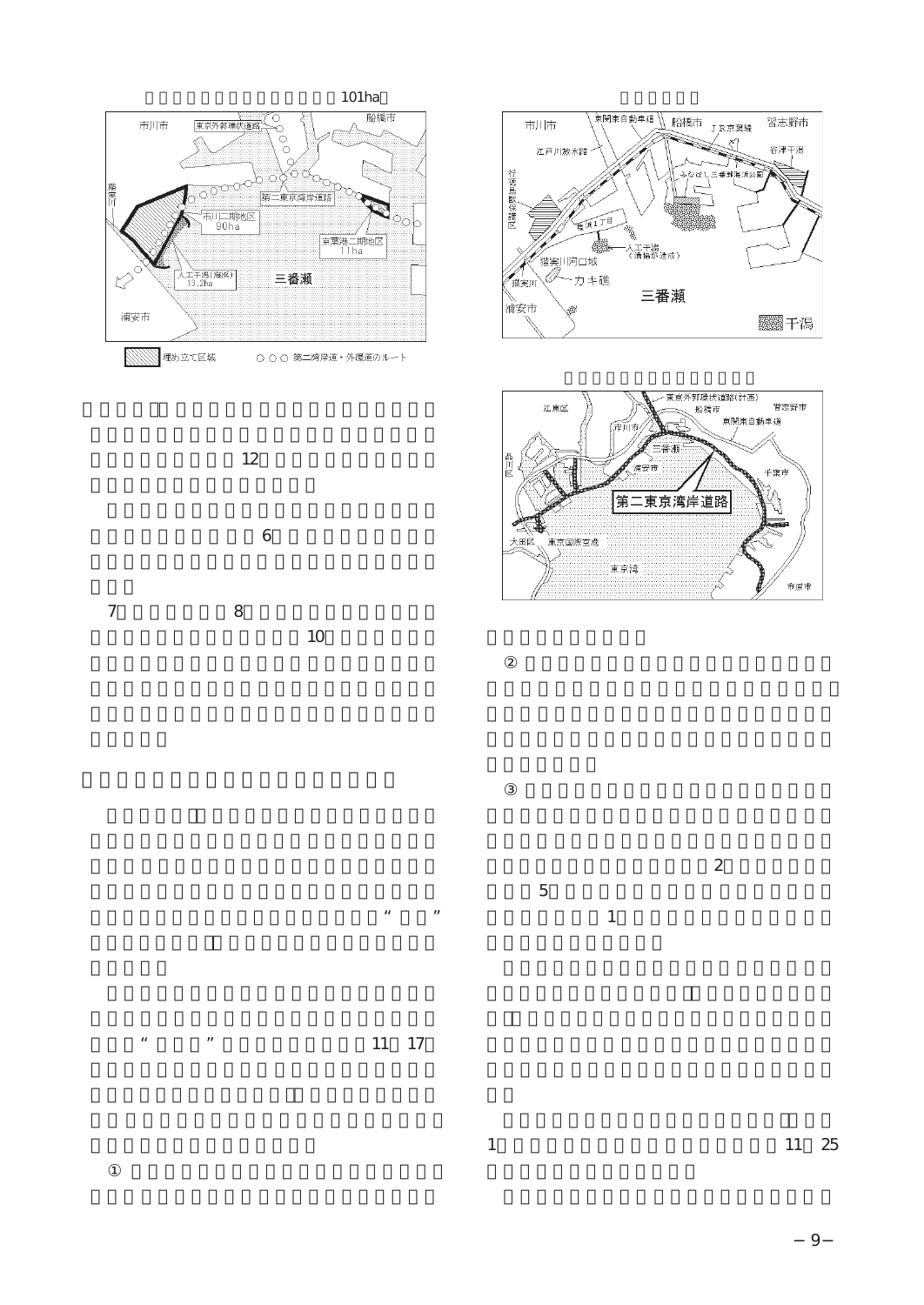

 $\mathbf 2$ 

 $\overline{1}$ 

 $\mathfrak z$ 

 $5000$ 

 $2002\,$ 

 $\frac{1}{2}$   $\frac{1}{2}$   $\frac{1}{2}$   $\frac{1}{2}$   $\frac{1}{2}$   $\frac{1}{2}$   $\frac{1}{2}$   $\frac{1}{2}$   $\frac{1}{2}$   $\frac{1}{2}$   $\frac{1}{2}$   $\frac{1}{2}$   $\frac{1}{2}$   $\frac{1}{2}$   $\frac{1}{2}$   $\frac{1}{2}$   $\frac{1}{2}$   $\frac{1}{2}$   $\frac{1}{2}$   $\frac{1}{2}$   $\frac{1}{2}$   $\frac{1}{2}$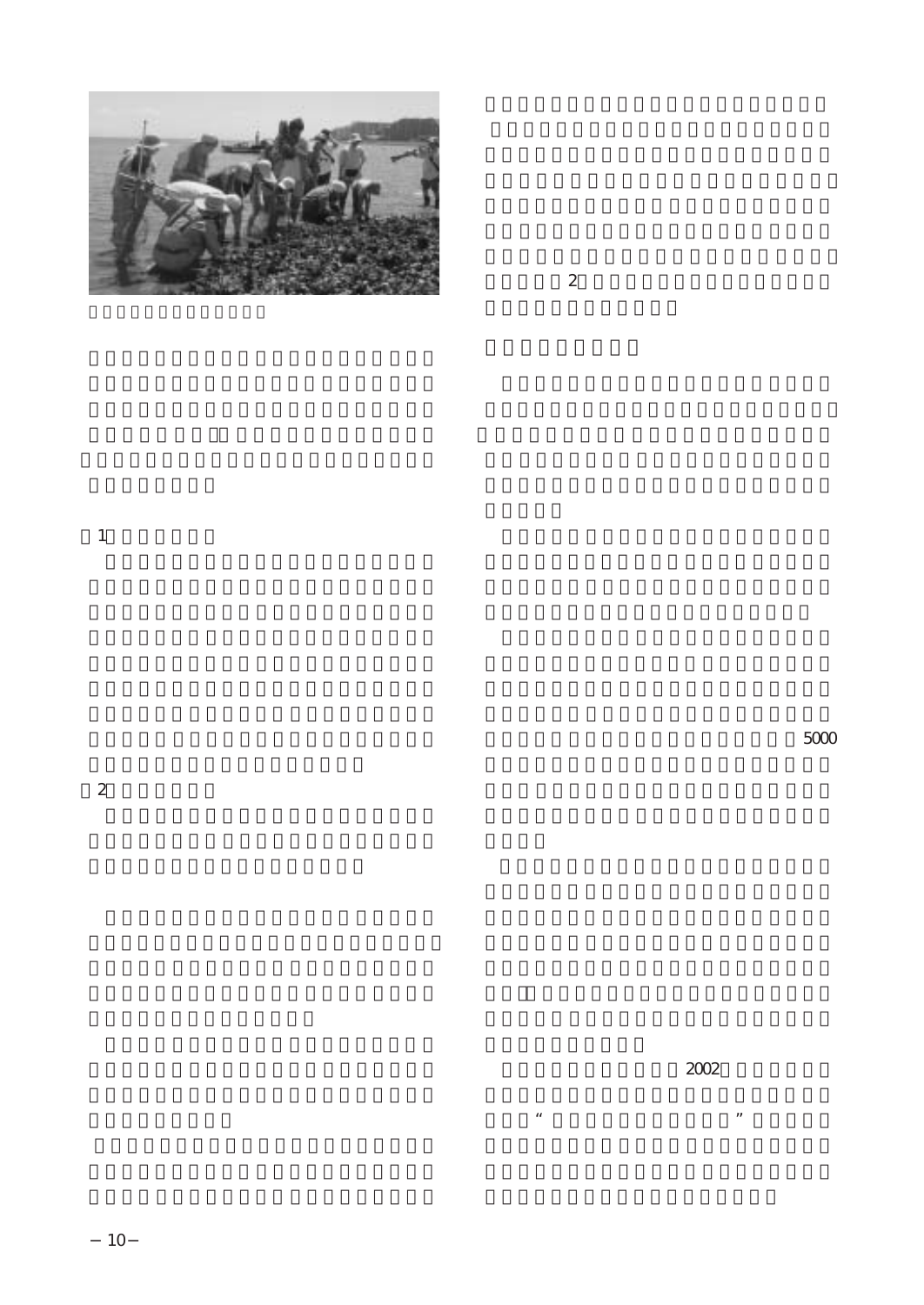

140ha 200m

1970

| 1992 | $\overline{4}$ | 9            |                |   |                |    |
|------|----------------|--------------|----------------|---|----------------|----|
|      |                |              |                | 9 |                |    |
| 1995 | $\overline{7}$ | 1            |                |   |                |    |
|      |                | 3            | 6 9            |   |                |    |
| 1996 | 8              | 6            |                |   |                |    |
| 1997 | 9              | 1            |                |   | 100            |    |
|      |                | 3            |                |   |                |    |
|      |                | 12           | $\overline{2}$ |   |                | 20 |
| 1998 | 10             | $\mathbf{1}$ | 9              |   |                |    |
| 1999 | 11             | 11           |                |   | $\overline{7}$ |    |
| 2005 | 17             | 3            |                |   |                |    |

 $'92$ 

 $\cdot$  91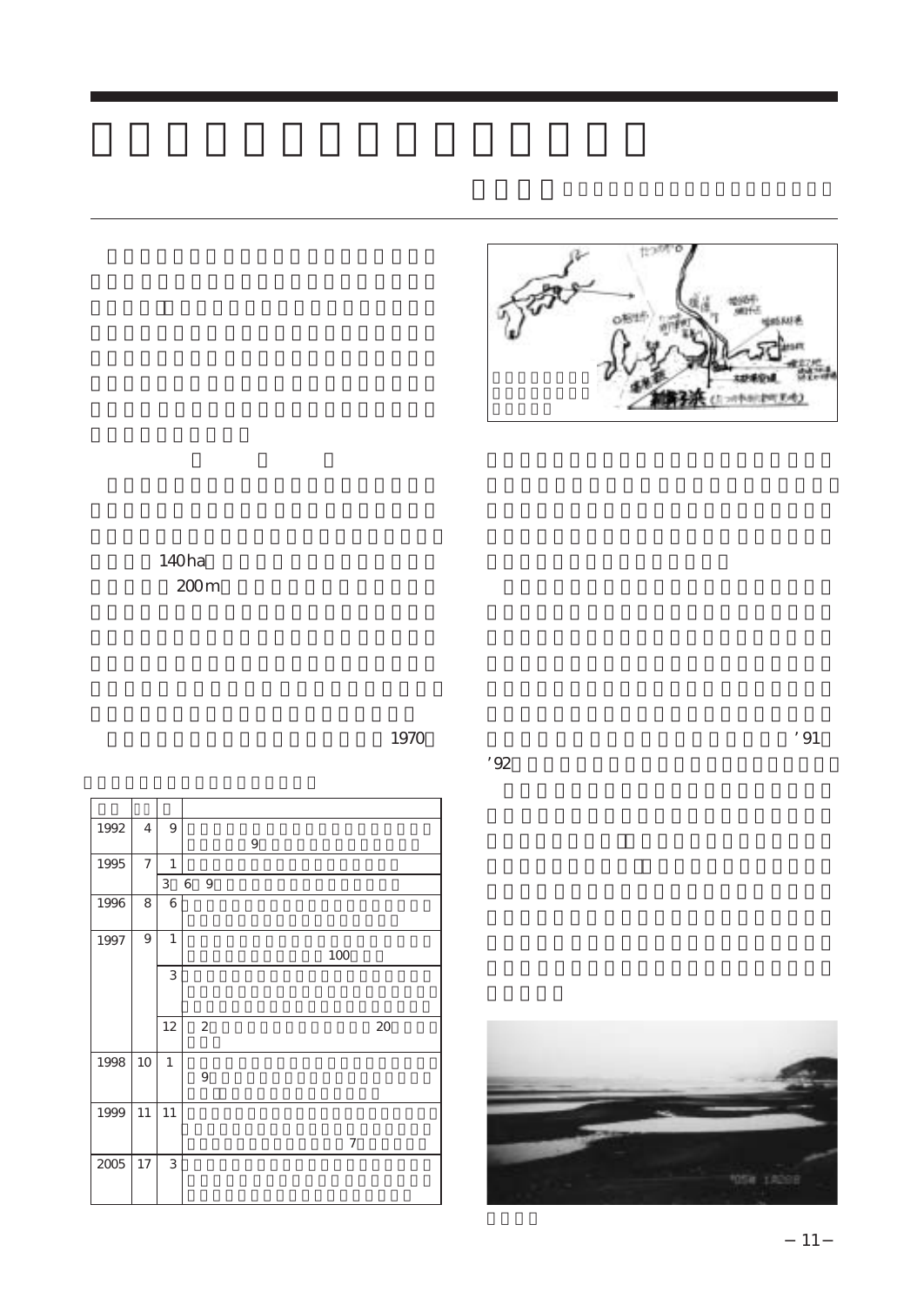| $2005\quad 1$         |             |                     |             |
|-----------------------|-------------|---------------------|-------------|
|                       |             |                     |             |
|                       |             |                     | $^\circ$ 92 |
| $1. \,$               |             |                     |             |
| $\mathbf{z}$          |             |                     |             |
| $\mathfrak{S}$        |             |                     |             |
| NGO<br>$\overline{4}$ |             | $\operatorname{IT}$ |             |
|                       |             |                     |             |
|                       |             |                     |             |
|                       |             |                     |             |
|                       |             |                     |             |
|                       | ${\rm NGO}$ |                     |             |
|                       | ${\rm NGO}$ |                     |             |
|                       |             |                     |             |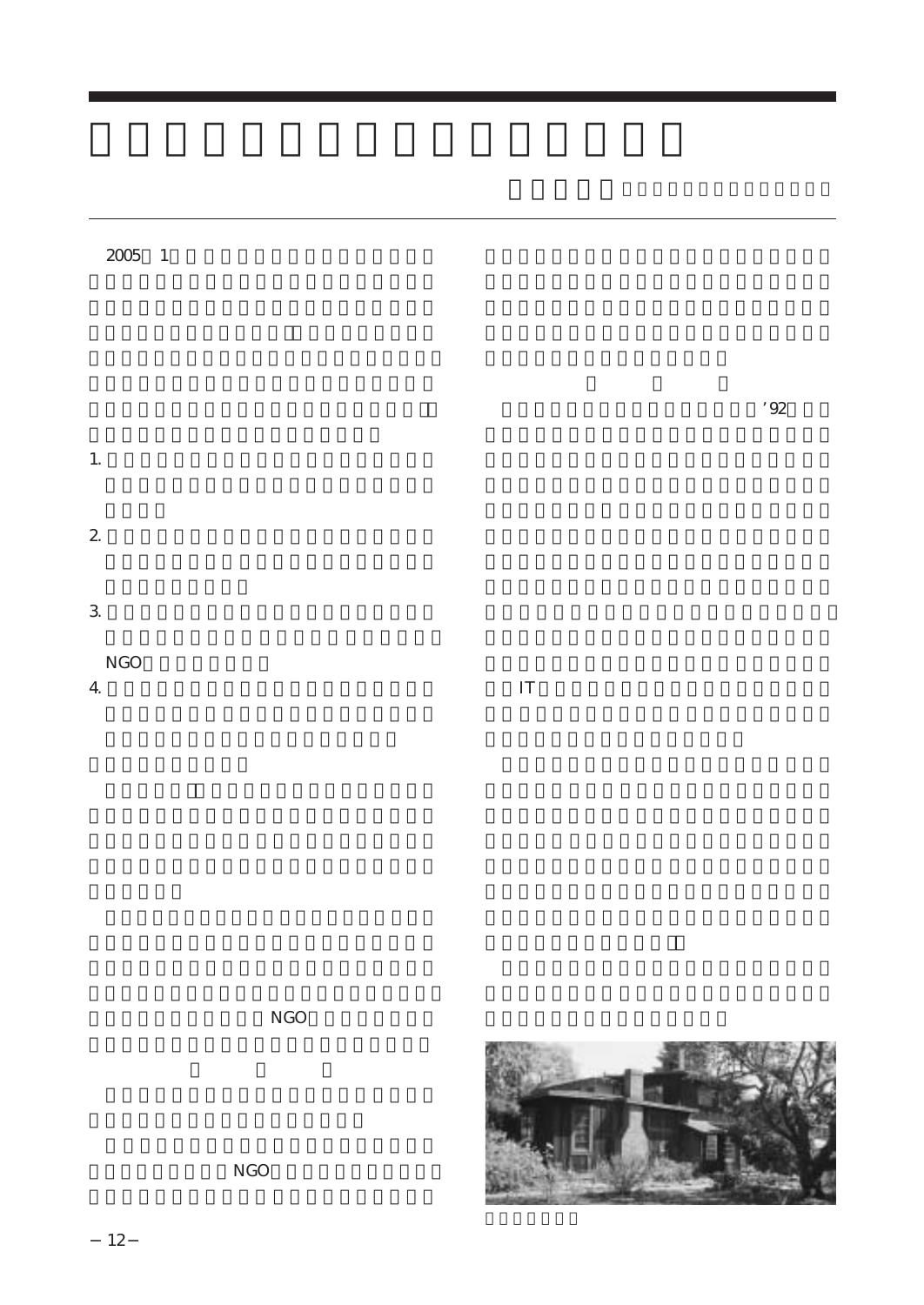



NGO JA WAN

 $NGO$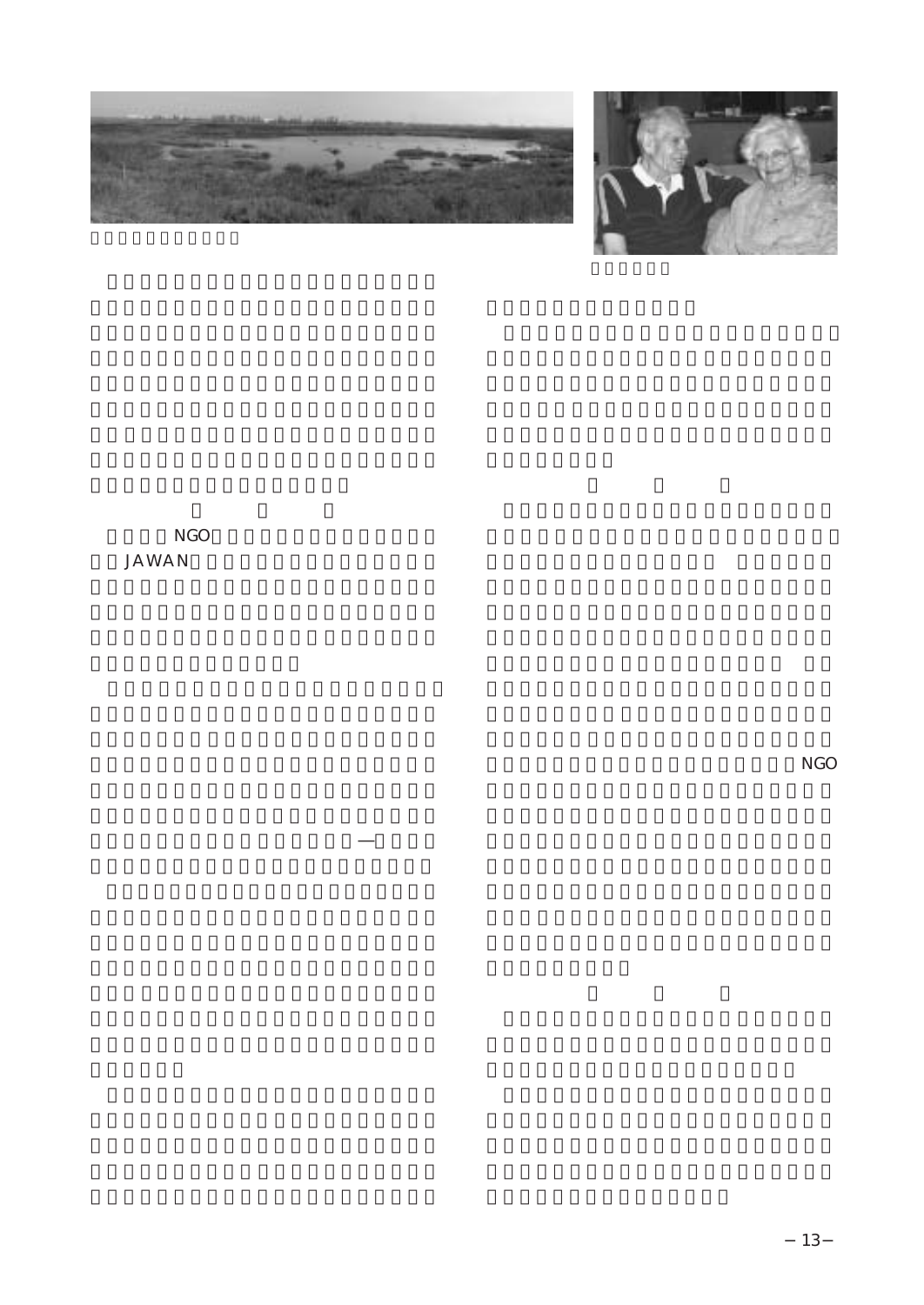$11$  $3$ フ70名 会員数7万名、年間財政規模25億ウォ 1.  $\blacksquare$  $87$  $80$  $93<sub>1</sub>$ 

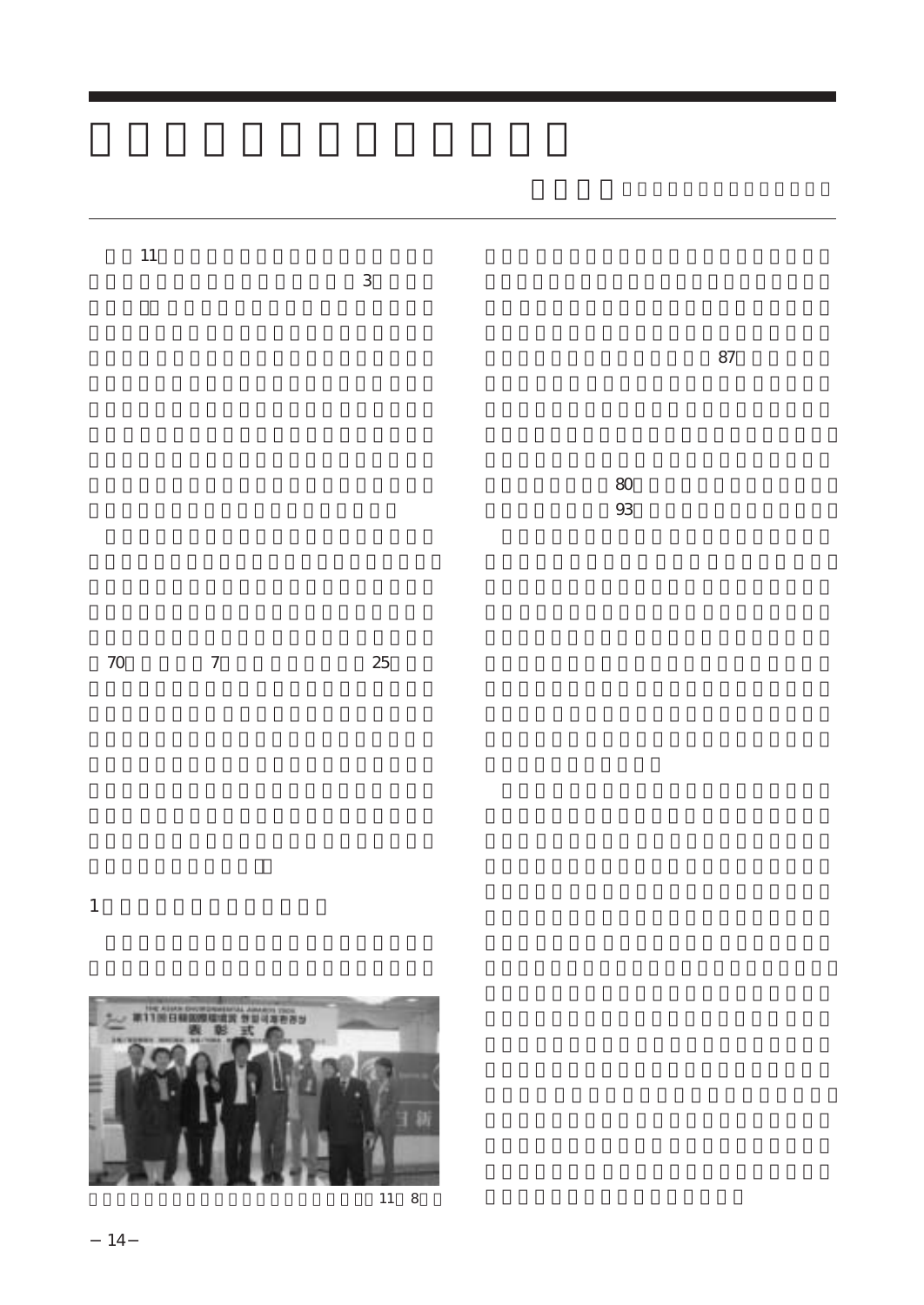

 $2003$ 

 $12$ 

2.  $\blacksquare$ 

3.日本への教訓

 $\sim$  96

 $71$ 

 $75$ 

 $NGO$